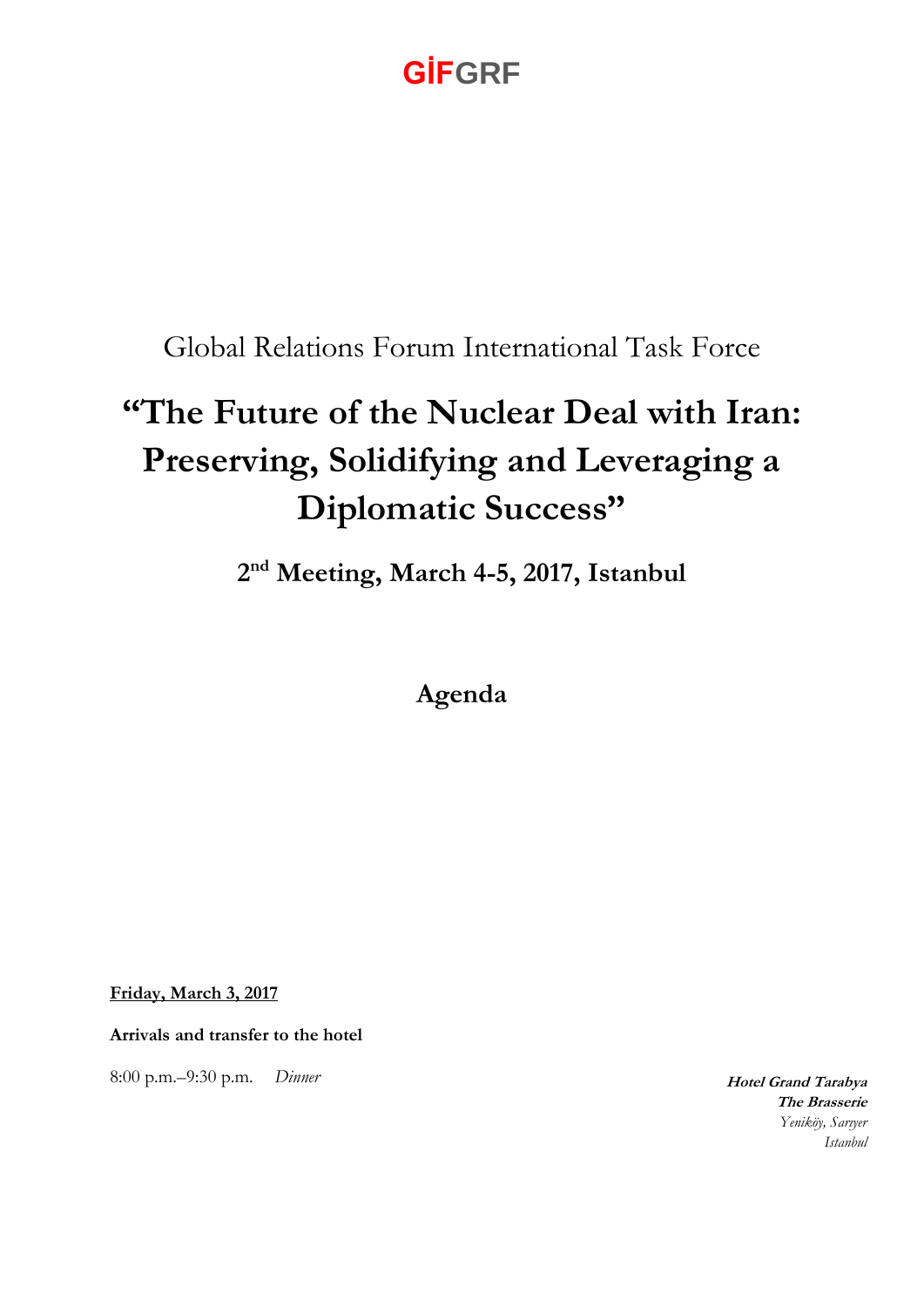### **Saturday, March 4, 2017**

| $9:00$ a.m.                           | Transfer from the Hotel to the Meeting Venue                                                                                                                                                                                                                                                                                                                                             | Yapı Kredi Yeniköy Korusu<br>Sait Halim Paşa Caddesi No: 4 |
|---------------------------------------|------------------------------------------------------------------------------------------------------------------------------------------------------------------------------------------------------------------------------------------------------------------------------------------------------------------------------------------------------------------------------------------|------------------------------------------------------------|
| $9:10$ a.m. $-9:30$ a.m.              | Light Breakfast                                                                                                                                                                                                                                                                                                                                                                          | Yeniköy, Sartyer<br>Istanbul                               |
| $9:30$ a.m. $-11:00$ a.m.             | <b>Session One</b><br>Domestic Politics Jeopardizing the JCPOA<br><b>Guiding Questions:</b>                                                                                                                                                                                                                                                                                              |                                                            |
|                                       | Does the Trump administration's negative, confrontational approach to<br>the JCPOA reflect a new set of rigid boundary conditions for the US or a<br>new negotiation strategy? What are the implicit limits to the hardening US<br>position? Can the White House control this trajectory of adversity it has<br>set in train, given the proclivities of a Republican-dominated Congress? |                                                            |
|                                       | How will Iranian authorities react to the changing US stance until and,<br>more importantly, after the Iranian elections? What will be the underlying<br>Israeli strategy regarding the JCPOA as the US and Iranian positions<br>evolve?                                                                                                                                                 |                                                            |
|                                       | Do the parties fundamentally wish to preserve the deal? Are they simply<br>trying to push it to its limits to change the terms in their favor or at least to<br>exploit the existing margins of discretion maximally for themselves?                                                                                                                                                     |                                                            |
|                                       | In this political context, are we facing a JCPOA that will be on a negative<br>secular trend towards its demise or a period of alive but tense JCPOA,<br>vulnerable to the escalation of even minor perturbations?                                                                                                                                                                       |                                                            |
|                                       | What can be done to reverse, slow down or divert the political forces that<br>fuel the current adversity? Is it possible to mobilize existing international<br>institutional mechanisms or imagine new ad hoc structures to preempt and<br>contain crises that can otherwise escalate and destabilize the JCPOA<br>(maritime, Hezbollah, ballistic missiles etc.)?                       |                                                            |
|                                       | Moderator: Hikmet Çetin, Former Speaker of the Turkish Grand National<br>Assembly; Former Minister of Foreign Affairs; Former NATO Sen. Civilian<br>Rep. in Afghanistan                                                                                                                                                                                                                  |                                                            |
|                                       | Speakers: Nasser Hadian Jazy, Professor of Political Science, Faculty of<br>Law and Political Sciences at the University of Tehran                                                                                                                                                                                                                                                       |                                                            |
|                                       | David Menashri, Professor Emeritus, Tel Aviv University; Senior Research<br>Fellow, Alliance Center for Iranian Studies and Dayan Center for Middle Eastern<br>and African Studies at Tel Aviv University                                                                                                                                                                                |                                                            |
|                                       | Gary Samore, Executive Director for Research, Belfer Center for Science and<br>International Affairs at the Kennedy School of Government at Harvard University;<br>Former White House Coordinator for Arms Control and Weapons of<br>Mass Destruction                                                                                                                                    |                                                            |
| $11.00$ a m $-11.30$ a m Coffee Break |                                                                                                                                                                                                                                                                                                                                                                                          |                                                            |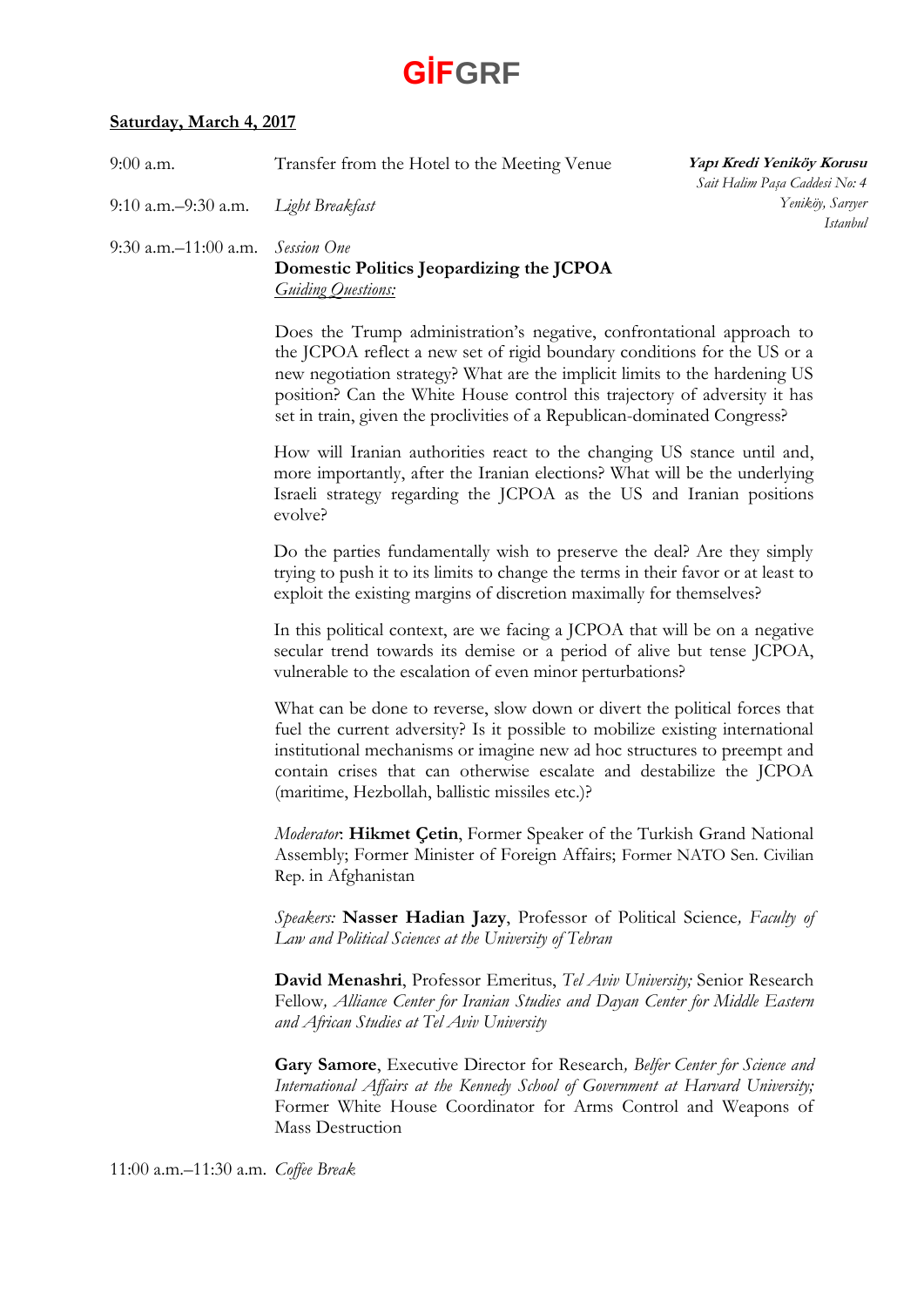#### 11:30 a.m. –1:00 p.m. *Session Two* **E3+3-US and Preserving the JCPOA: Will they, can they?** *Guiding Questions:*

How committed are the non-US members of the E3+3 to preserving the JCPOA? What can they do to change the political calculations in favor of the JCPOA in the US and Iran?

How should the European members balance their commitment to the JCPOA with their broader alliance with the US? Could tensions with the US about the JCPOA cause a rift within Europe? Are there any E3 crisisresponse policies that should be declared ex-ante to shape political calculations by the US or Iran?

How committed are the Russian Federation and China to the preservation of the JCPOA? Do they have meaningful leverage over Iran's actions, will they use it? Will the JCPOA remain relatively compartmentalized from other bilateral tensions between these two countries and the US? Or will potential crises related to the JCPOA be entangled in overall bilateral relations with a transactional US President?

Can the E3+3-US coordinate their actions in case the JCPOA is threatened by extreme measures by the US or Iranian side? If the US or Iran declares unilateral suspension of commitments, would that be terminal or can the E3+3-US provide life-support to the JCPOA? What could life-support for the JCPOA look like?

*Moderator*: **Yaşar Yakış**, Ambassador (Ret.); Former Minister of Foreign Affairs

*Speakers:* **Simon Gass**, Former Political Director, *British Foreign and Commonwealth Office*; Former NATO Sen. Civilian Rep. in Afghanistan

**François Heisbourg**, Chairman, *Geneva Centre for Security Policy*; Chair, *IISS Council*

**Vladimir Orlov**, Former President and Executive Board Member*, PIR Center;* Head of the Center for Global Trends and International Organizations*, Diplomatic Academy of the Ministry of Foreign Affairs of the Russian Federation*

1:00 p.m.–2:00 p.m. *Lunch*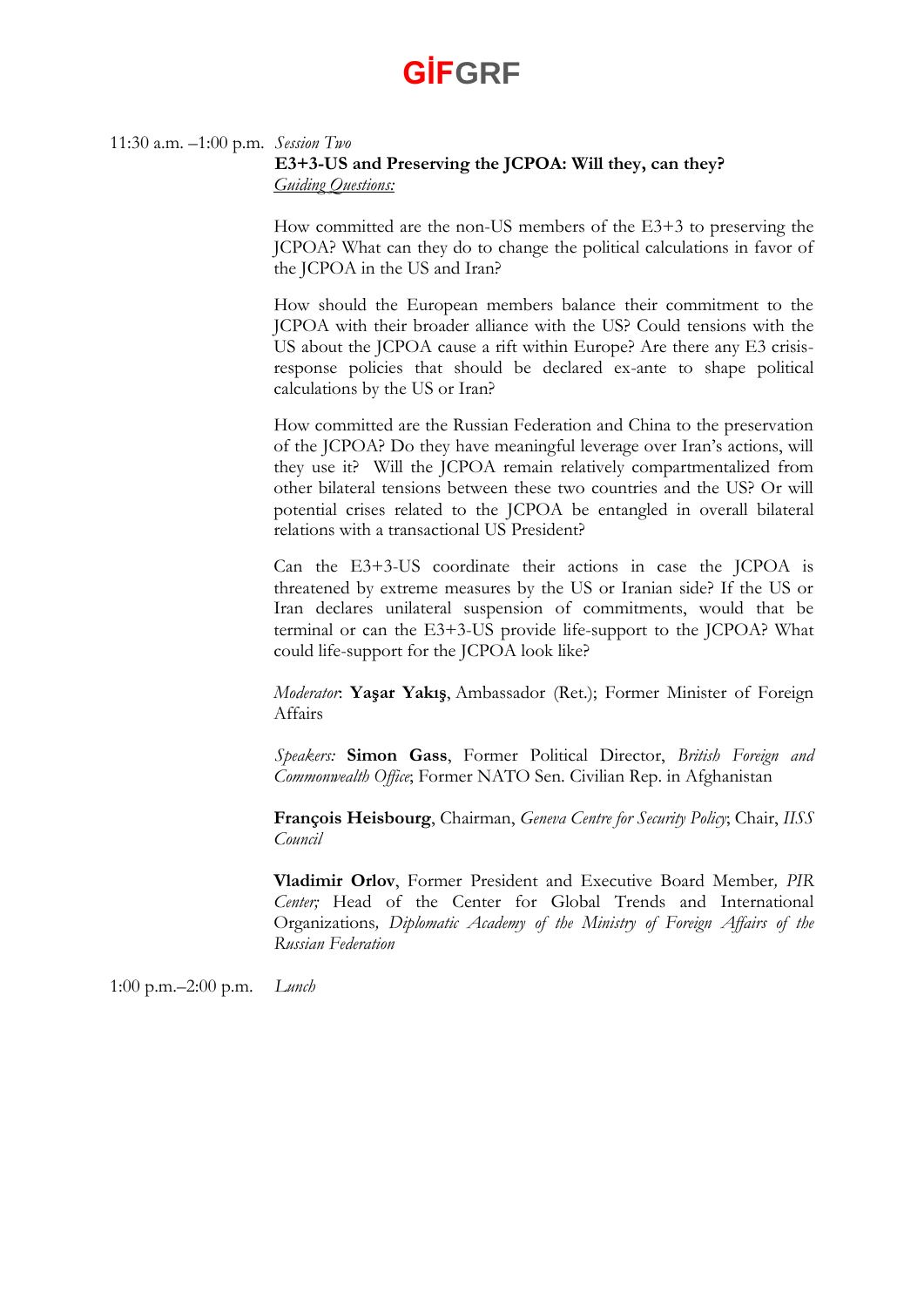#### 2:00 p.m.–3:30 p.m. *Session Three*

### **Can the JCPOA Survive Delayed US Sanctions Relief or New Non-Nuclear Sanctions?**

#### *Guiding Questions:*

If the US imposes new non-nuclear sanctions or is slow in removing existing nuclear sanctions as part of its hardening policy stance, will Iran suspend its commitments under the JCPOA? What are the deal-breakers for Iran? Are there channels of communication to credibly gauge Iran's reactions to new US sanctions before they are introduced to avoid undue escalation?

Is trade and investment with rest of the world growing fast enough to keep Iran in the JCPOA even if progress on the US side is below expectations and if new sanctions are introduced? To what extent has the rest of the world adjusted to extraterritorial US sanctions?

How will oil prices impact Iran's reaction to adverse US moves on sanctions?

How will and should the other E3+3 members and economic partners like India and Turkey react to new US sanctions or prolonged and reluctant elimination of existing nuclear sanctions under the JCPOA?

*Moderator*: **Özdem Sanberk**, Ambassador (Ret.); Former Undersecretary of the Ministry of Foreign Affairs

*Speakers*: **Memduh Karakullukçu**, Vice-Chairman and President*, Global Relations Forum*

**Steven Miller**, Director of the International Security Program*, Belfer Center for Science and International Affairs at the Kennedy School of Government at Harvard University;* Chair*, Pugwash Executive Committee*

**Rakesh Sood**, Ambassador (Ret.); Former Special Envoy of the Prime Minister for Disarmament and Non-Proliferation Issues

- 3.45 p.m. Transfer to the Grand Tarabya Hotel
- 3.45 p.m.–7:30 p.m. Free Time

7:30 p.m. Transfer to the Dinner Venue

**Sait Halim Paşa Mansion** *Yeniköy, Sarıyer Istanbul*

7:45 p.m.–10:30 p.m. *Dinner and Discussion*

Guest Speaker: **Ambassador Alper Coşkun**, Director General for International Security Affairs at the Turkish Ministry of Foreign Affairs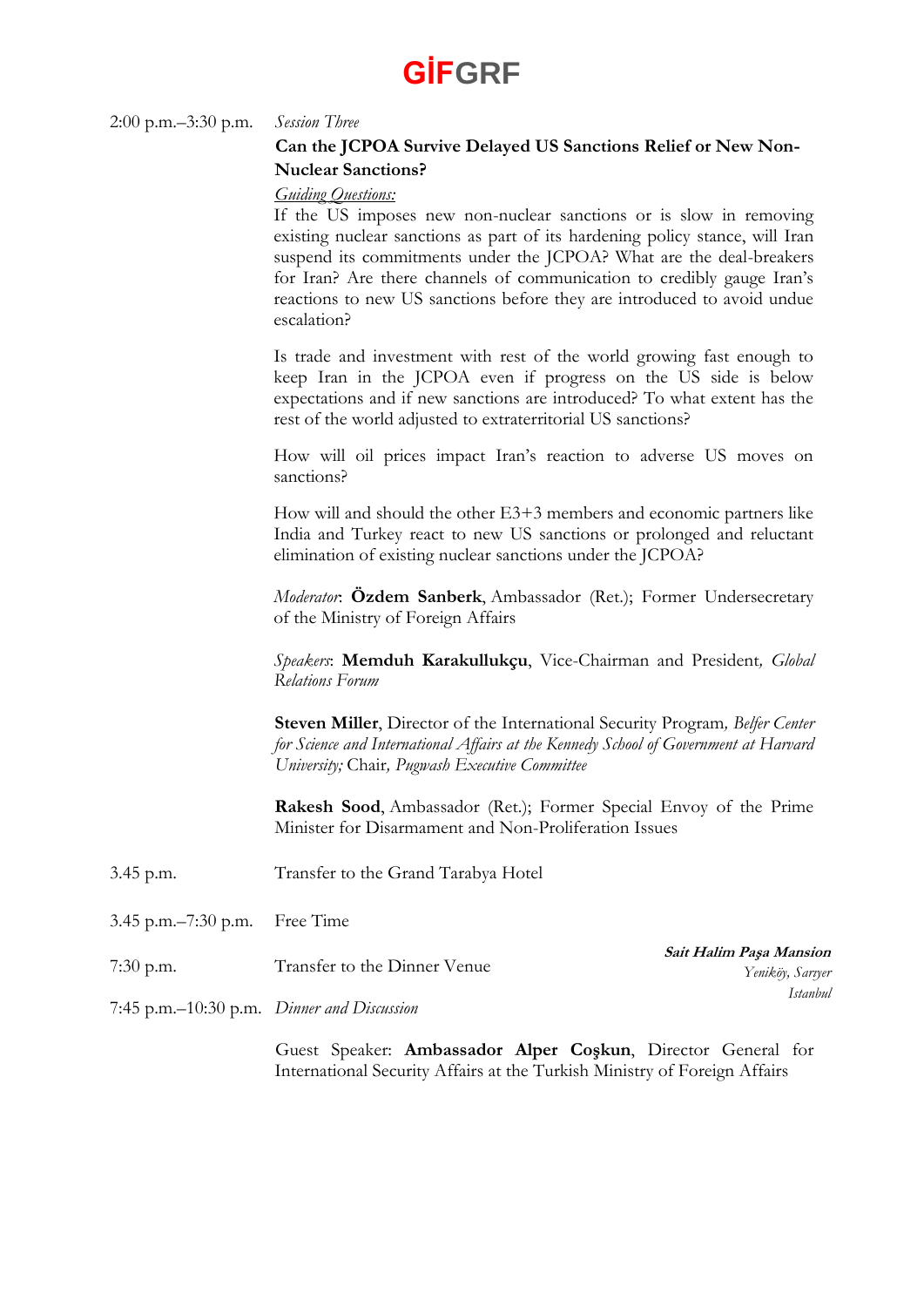### **Sunday, March 5, 2017**

| $9:00$ a.m.               | Transfer from the Hotel to the Meeting Venue                                                                                                                                                                                                                                                                                                                                                                                                                                                                                                                                                | Yapı Kredi Yeniköy Korusu<br>Sait Halim Paşa Caddesi No: 4 |
|---------------------------|---------------------------------------------------------------------------------------------------------------------------------------------------------------------------------------------------------------------------------------------------------------------------------------------------------------------------------------------------------------------------------------------------------------------------------------------------------------------------------------------------------------------------------------------------------------------------------------------|------------------------------------------------------------|
| $9:10$ a.m. $-9:30$ a.m.  | Light Breakfast                                                                                                                                                                                                                                                                                                                                                                                                                                                                                                                                                                             | Yeniköy, Sariyer<br>Istanbul                               |
| $9:30$ a.m. $-11:15$ a.m. | <b>Session Four</b><br>President Trump's Public Condemnation of the JCPOA: Could it<br>Motivate New Extended Negotiations with Iran?<br><b>Guiding Questions:</b>                                                                                                                                                                                                                                                                                                                                                                                                                           |                                                            |
|                           | Given the Trump administration's harsh criticism of the JCPOA, will the<br>President feel politically obliged to choose between an unduly inflexible<br>enforcement of the deal, which will risk termination of the agreement, and<br>the negotiation of a new extended agreement? As senior cabinet members<br>like Gen. Mattis appear to favor the preservation of the JCPOA, could<br>there be an opening for launching new negotiations that will address the<br>key criticisms of senior figures about the JCPOA? Or does the current US<br>rhetoric render it politically infeasible? |                                                            |
|                           | Can the temporal limits of the JCPOA, which have been strongly opposed<br>by critics, potentially provide a basis to launch new negotiations in return<br>for further sanctions relief? Are there other areas of potential conflict like<br>maritime or cyber that could generate a similar motivation for new<br>negotiations?                                                                                                                                                                                                                                                             |                                                            |
|                           | How will Iran respond to such a move? Would the E3+3-US support such<br>a process or oppose it?                                                                                                                                                                                                                                                                                                                                                                                                                                                                                             |                                                            |
|                           | If the current US political climate does not prove amenable to new<br>negotiations for a broader agreement with Iran in the immediate future, is<br>there nevertheless room for intergovernmental or non-governmental<br>initiatives to prepare the groundwork for such negotiations in anticipation<br>of the opportune political moment?                                                                                                                                                                                                                                                  |                                                            |
|                           | Moderator: Hikmet Çetin, Former Speaker of the Turkish Grand National<br>Assembly; Former Minister of Foreign Affairs; Former NATO Sen.<br>Civilian Rep. in Afghanistan                                                                                                                                                                                                                                                                                                                                                                                                                     |                                                            |
|                           | Speakers: Simon Gass, Former Political Director, British Foreign and<br>Commonwealth Office; Former NATO Sen. Civilian Rep. in Afghanistan                                                                                                                                                                                                                                                                                                                                                                                                                                                  |                                                            |
|                           | François Heisbourg, Chairman, Geneva Centre for Security Policy; Chair, IISS<br>Council                                                                                                                                                                                                                                                                                                                                                                                                                                                                                                     |                                                            |
|                           | Nasser Hadian Jazy, Professor of Political Science, Faculty of Law and<br>Political Sciences at the University of Tehran                                                                                                                                                                                                                                                                                                                                                                                                                                                                    |                                                            |
|                           | <b>Gary Samore, Executive Director for Research, Belfer Center for Science and</b><br>International Affairs at the Kennedy School of Government at Harvard University;<br>Former White House Coordinator for Arms Control and Weapons of<br>Mass Destruction                                                                                                                                                                                                                                                                                                                                |                                                            |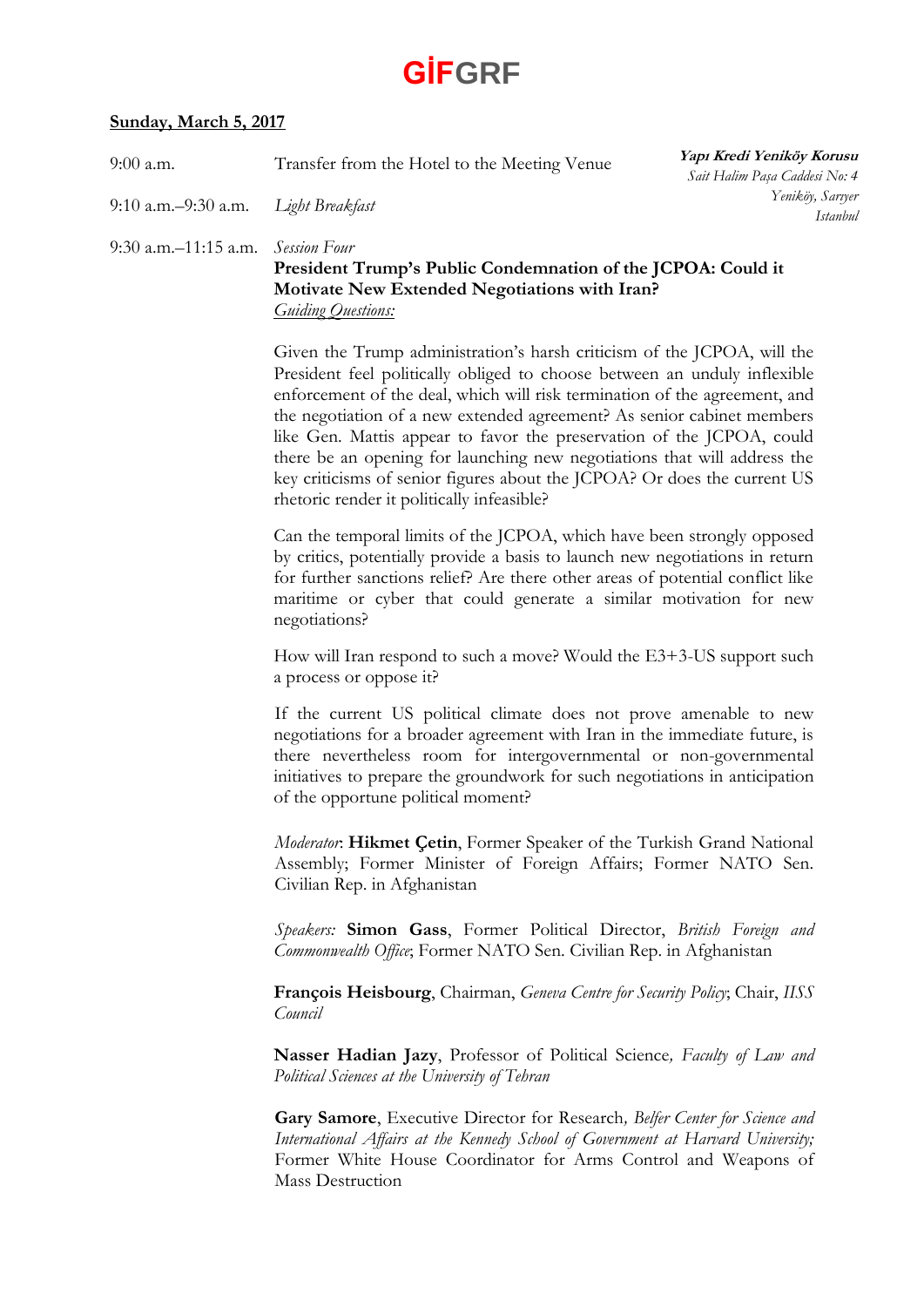11:15 a.m.–11:30 a.m. *Coffee Break*

11:30 a.m.–1:15 p.m. *Session Five*

**Imagining the Context of Future Negotiations with Iran: Is it Wiser to Negotiate an Extended Deal Sooner rather than Later?** *Guiding Questions:*

Assuming that the worldview and practices of the Iranian leadership do not change in the near future, is negotiating non-nuclear disputes and the temporal extension of the nuclear deal likely to become easier or more difficult with time?

As the economic center of gravity moves towards Asia, will the Western economic leverage over Iran recede? Or will the continuation of US dominance of global economic systems like finance and insurance preserve US leverage?

If Iran's economic growth increasingly becomes intertwined with Asian economies, including energy exports, will big Asian nations use their economic ties to influence Iranian behavior? Do major Asian actors share Western concerns about Iran's policies in the region, especially against Israel?

If energy and economic interdependence increases, will the Asian economies, especially India and China, take a more active role in future negotiations with Iran? Will Iran become Asia's challenge as much as it is the West's challenge?

In light of potential shifts in context, is it wiser to build on the JCPOA and negotiate a broader deal with Iran sooner rather than later?

*Moderator*: **Yaşar Yakış**, Ambassador (Ret.); Former Minister of Foreign Affairs

*Speakers:* **Memduh Karakullukçu**, Vice-Chairman and President*, Global Relations Forum*

**David Menashri**, Professor Emeritus, *Tel Aviv University;* Senior Research Fellow*, Alliance Center for Iranian Studies and Dayan Center for Middle Eastern and African Studies at Tel Aviv University*

**Vladimir Orlov**, Former President and Executive Board Member*, PIR Center;* Head of the Center for Global Trends and International Organizations*, Diplomatic Academy of the Ministry of Foreign Affairs of the Russian Federation*

**Rakesh Sood**, Ambassador (Ret.); Former Special Envoy of the Prime Minister for Disarmament and Non-Proliferation Issues

1:15 p.m.–2:15 p.m. *Lunch*